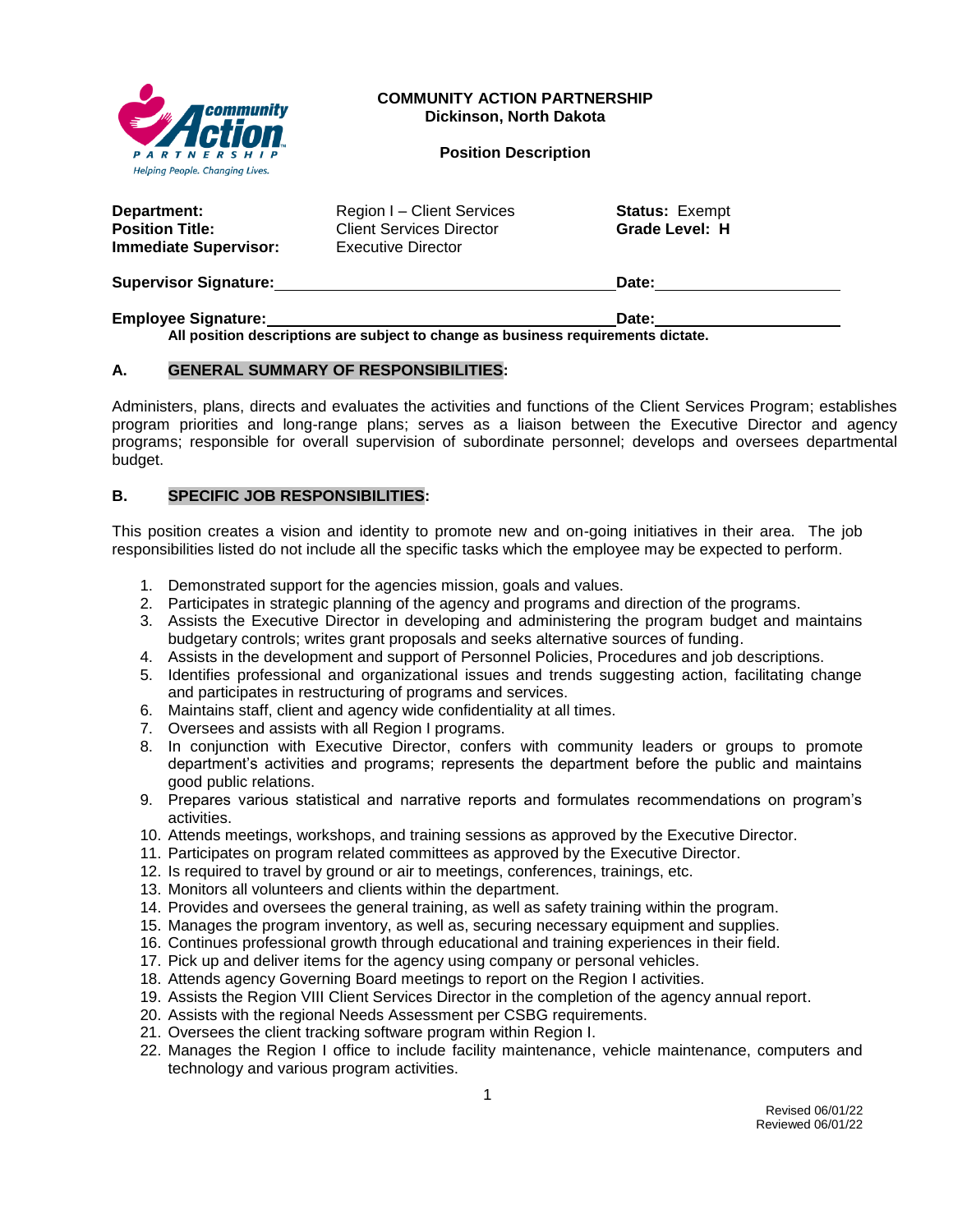- 23. Defines the concepts, methods and administrative procedures for planning, coordinating, evaluating and conducting the functions of the Client Services program in accordance with applicable regulations, statutes and agency policies and procedures.
- 24. Develops programmatic goals and objectives and ensures they are met.
- 25. Maintains considerable knowledge of new legislation, statutes, administrative rules and workforce initiatives as related to client services and housing/apartment management.
- 26. Maintains a high level of organizational protocol within the program.
- 27. Conducts housing/apartment inspections as required by funding source for Region I.
- 28. Manages Client Services and SSVF activities per regulations and guidelines and provides necessary reports to the Executive Director.
- 29. Responsible for the Region I Volunteer Income Tax Program (VITA).
- 30. Maintains Helping Hand program and submits cash requests to NDHFA.

## **APARTMENT MANAGEMENT**

- 1. Manages Region I apartments according to HUD, HOME and agency guidelines to include: leasing units per tenant selection criteria, maintains property and equipment, advertising, addressing tenant concerns, obtaining certifications and assisting with budget process.
- 2. Oversees the HUD computerized Onesite software.
- 3. Activate HUD's Secured site user information within 2-months of hire.
- 4. Responsible for reporting requirements to HUD, HOME, NDHFA and auditors.
- **5.** Attend trainings to include: Fair Housing, HOME and HUD regulations and general apartment trainings.

## **C. SUPERVISORY RESPONSIBILITIES:**

### **Received**

1. Receives direct and indirect supervision from the Executive Director who provides guidance on policies and procedures, and establishes performance goals and objectives.

### **Exercised**

- 2. Manages Human Resource activities to include: interviewing, recommendations for hiring, work improvement plans, disciplinary actions and recommendations for termination.
- 3. Supervise staff performance and progress within the department and completes performance evaluations in a timely manner.
- 4. Assigns work to program employees within program, sets employee work schedules within agency guidelines and provides guidance in the application of agency policies and procedures.

### **D. POSITION QUALIFICATIONS (KNOWLEDGE, SKILLS, ABILITIES):**

### **Required**

- 1. BS/BA Degree in Public Relations, Business Administration or a related field.
- 2. Minimum of three years full-time experience in two of the three areas: personnel, operational and/or financial management.
- 3. Past supervisory and grant management experience.
- 4. Experience working with people from various socio-economic and educational backgrounds.
- 5. Must possess a valid driver's license and insurable driving record.
- 6. Demonstrated ability to establish a positive rapport with staff, clients, other agencies, businesses and the community.
- 7. Experience in planning, and presenting workshops, group informational presentations and media packets/recordings.
- 8. Demonstrated ability to effectively communicate both in written and oral forms.
- 9. Proficient with computers and software to include Windows, Internet, Microsoft Office and other office equipment.
- 10. Working knowledge of the client-tracking program within 2 months of hire and proficiency within 6 months.